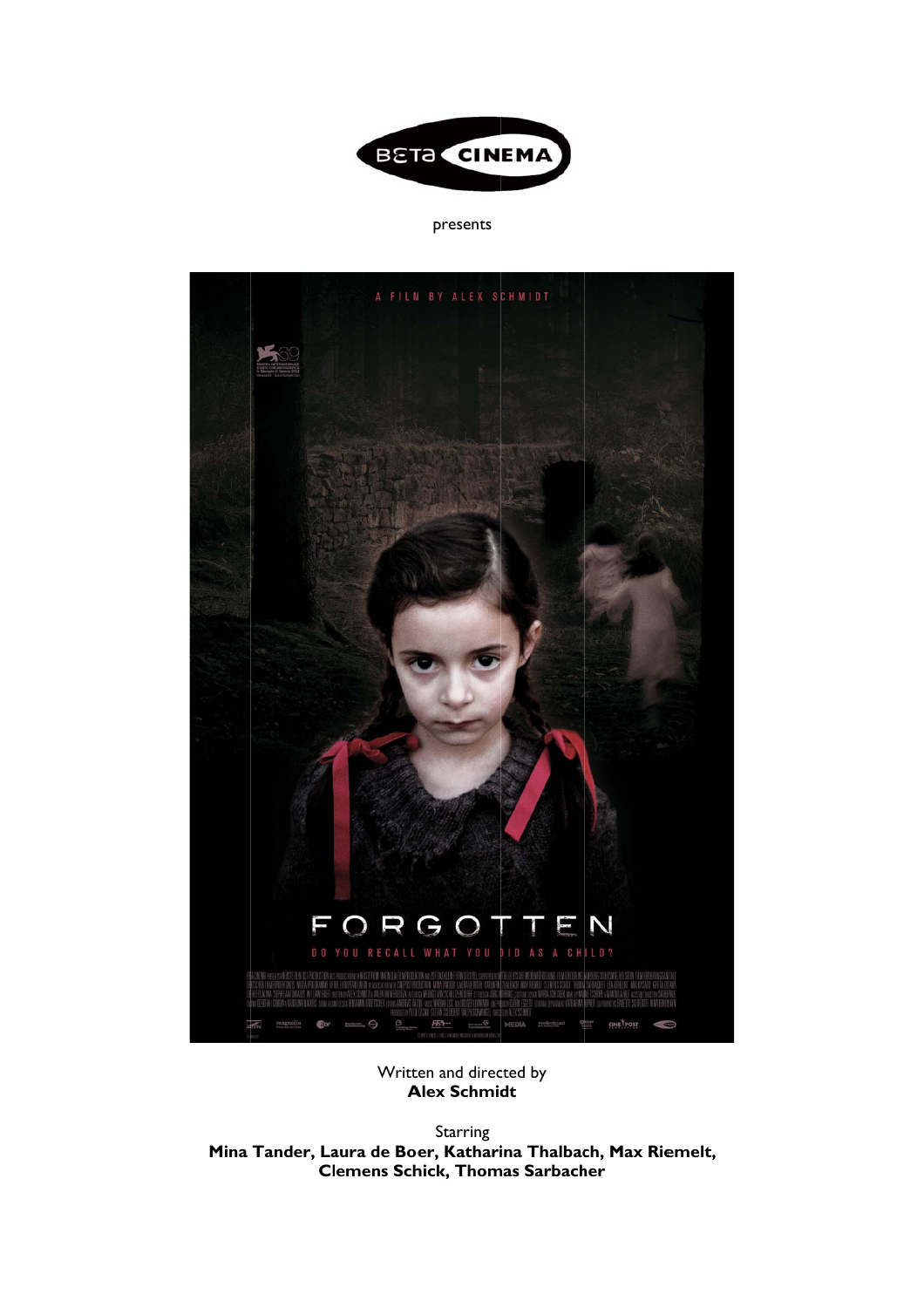



Produced by **Wüste Film Ost OHG in co-production with Wüste Film GmbH, Magnolia Filmproduktion GmbH and ZDF - Das kleine Fernsehspiel** 

Supported by

**Mitteldeutschen Medienförderung, Filmförderung Hamburg Schleswig-Holstein**, **FFA**, **Deutschen Filmförderfonds**, **MEDIA, Medienboard Berlin-Brandenburg GmbH (script)** 

> German Release by **Falcom Media, 1 Nov 2012**

# **CAST**

| Mina Tander             | Hanna Merten          |
|-------------------------|-----------------------|
| Laura de Boer           | Clarissa von Griebnit |
| Lina Köhlert            | Lea Merten            |
| Mia Kasalo              | Maria                 |
| Katharina Thalbach      | Gabriela              |
| Max Riemelt             | Marcus                |
| Greta Oceana Dethlefs   | Hanna (age 9)         |
| Alina Sophie Antoniadis | Clarissa (age 9)      |
| <b>Clemens Schick</b>   | Johannes Merten       |
| <b>Thomas Sarbacher</b> | Tim                   |

## **Crew**

Director Alex Schmidt Cinematography Wedigo von Schultzendorff Set Design Jörg Möhring Costumes Maria Schicker Sound & Sound Design Benjamin Krbetschek Film Score Marian Lux

Screenplay **Alex Schmidt & Valentin Mereutza** Make-Up Nadine Tschöpe & Mandula Hilf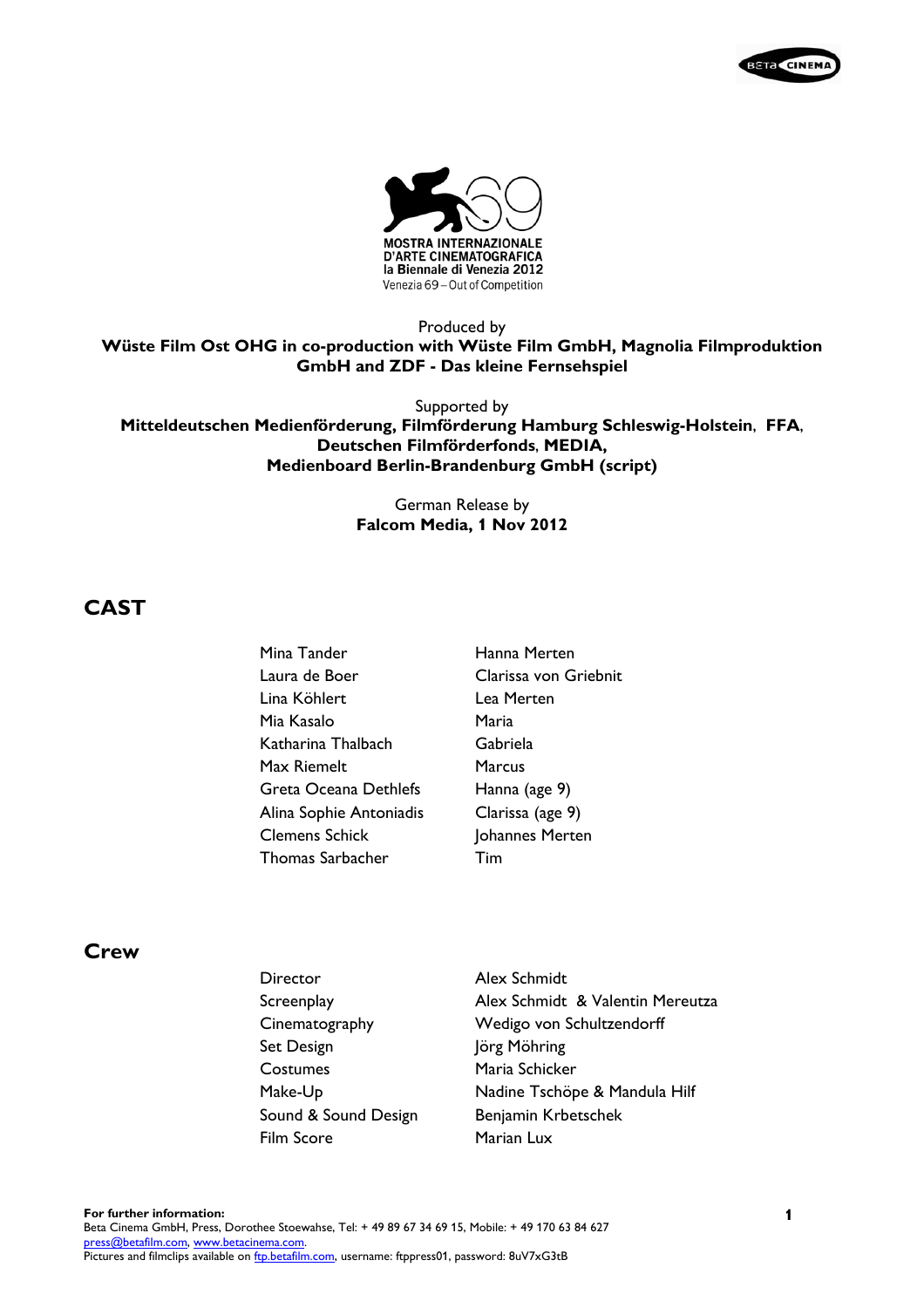

Editor **Andreas Radke** Assistant Director Isabel Paul Production Manager Björn Eggert ZDF Story Editors Katharina Dufner Producers Yildiz Özcan

Casting Deborah Congia & Karolina Matheis Co-Producers Babette Schröder & Nina Bohlmann Stefan Schubert Ralph Schwingel

# **TECHNICAL DATA**

Running Time: 102' Format: 1:2,35 Cinemascope Sound: Dolby 5.1

## **CONTACT INTERNATIONAL PRESS**

Beta Cinema GmbH, Dorothee Stoewahse Tel: + 49 170 63 84 627 press@betafilm.com

### **CONTACT WORLD SALES**

Beta Cinema GmbH, Dirk Schuerhoff/Thorsten Ritter/Tassilo Hallbauer Tel: + 49 89 67 34 69 828 Fax: + 49 89 67 34 69 888 beta@betacinema.com

# **LOGLINE**

During a vacation on an island, two childhood friends are haunted by the ghosts of their past.

# **SYNOPSIS**

During their childhood, Hanna and Clarissa were best friends. They spent every vacation together with their parents in an old summer house on a small island. Shortly after Hanna's 9th birthday they suddenly lost touch and only meet again unexpectedly now, 25 years later. Hanna (34) is now married, has a seven-year-old daughter and is the chief resident physician at the hospital where she reunites with Clarissa. Her old friend has been brought to the hospital ER for overdosing on sleeping pills. The two women pick up their friendship where they left off and spontaneously decide to spend a few days on the island, just like in the old days. With Hanna's daughter Lea in tow they return to the place where they spent their childhood. When Hanna learns that Maria, a playmate of hers from the island's village, disappeared as a child and was never seen or heard from again, she begins to search in the past. Something horrible must have happened on the island back then. But the closer Hanna gets to the dark secret, the tighter the noose around the women becomes, the greater the menace. The truth that comes to light is much more terrible and horrifying than Hanna could ever have imagined.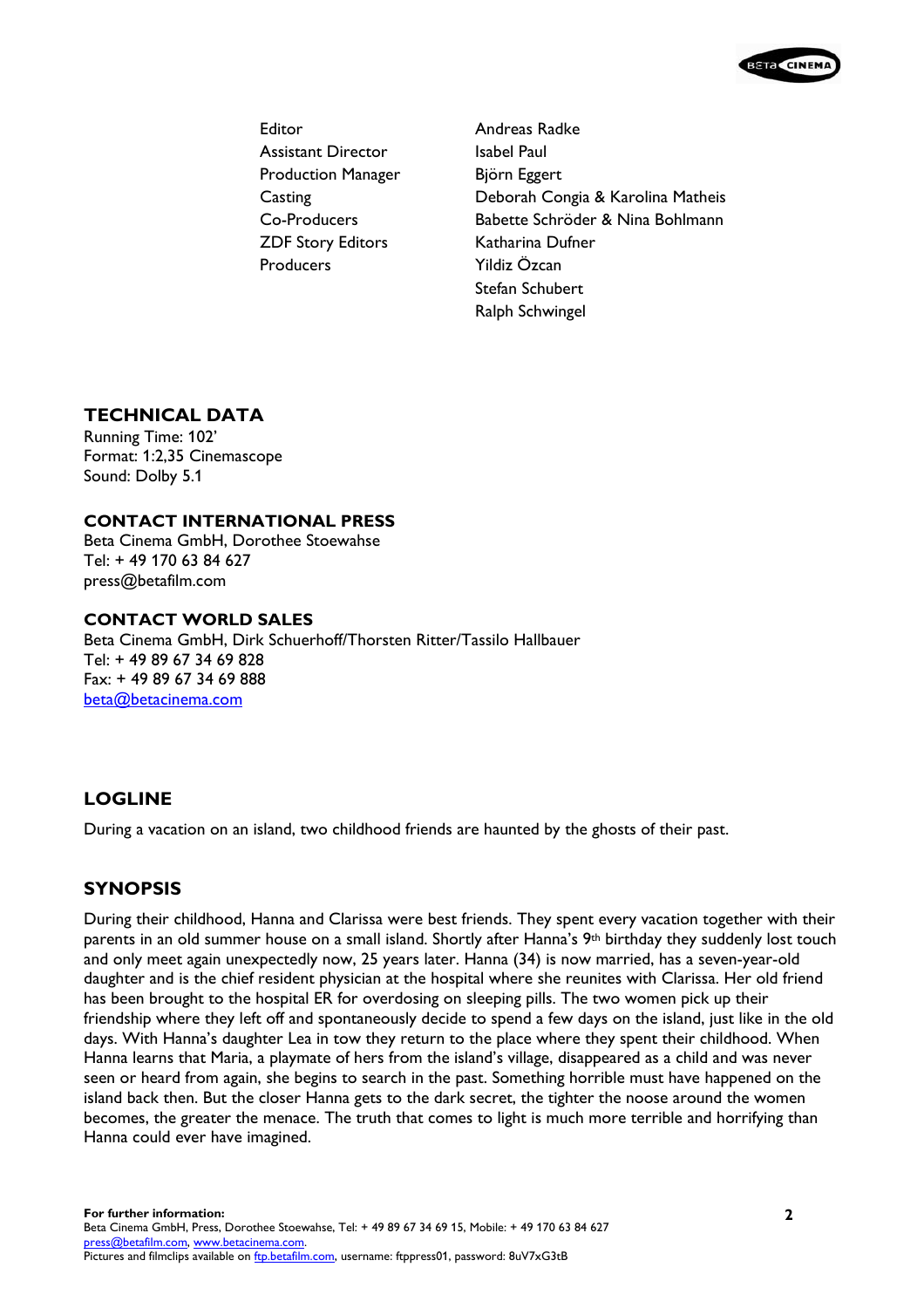

# **DIRECTOR'S NOTE by Alex Schmidt**

"Forgotten" is a mixture of psycho-thriller and mystery-horror. My aim was to depict the abysses of the human soul by intertwining them with fairy-tale-like elements. I wanted to create a sweet, scary world in which one can easily lose one's way, in which it is hard to distinguish between madness and normalcy, between good and evil. The result is a film about bitter, disappointed love, about the dark side of human beings, about the close friendship of two girls that will destroy not only their lives forever. For one day the past will claim its due. Do you still remember what you did as a child?

After 25 years Hanna meets her best friend from her kindergarten days again. They decide to travel to the island where they used to spend every summer together as children. They have no idea that someone's been expecting them there for years already.

# **ABOUT THE DIRECTOR**

FORGOTTEN is Alex Schmidt's debut film. The author and director has proven in her films that she has a talent for combining realistic drama with the surreal: she tells stories that come from life, but heightens them in a very unique way with dream-like and fantastical elements. Among the directors who have influenced her are Tim Burton and Michael Haneke – an unusual constellation and a pledge to pack Haneke's psychologically motivated horror into images that develop a fairy-tale-like pull which one can only resist with difficulty. Alex Schmidt is an exceptional talent in the German cinema landscape, since she never remains rooted in realism, but creates her own worlds and has already given proof of an incredibly sure hand in cinematic staging. As a scriptwriter, she has enjoyed the assistance of the exceptionally talented young writer Valentin Mereutza. David Wingate provided dramaturgical consultancy for FORGOTTEN.

# **CAST**

### **MINA TANDER** plays *Hanna Merten*

Hanna masters her life with bravura. She's married and the mother of the enchanting seven-year-old Lea, whom she loves more than anything in the world. She is also happy with her full-time job as head physician in a hospital. But behind the perfect facade of upper-class happiness lies something within her which sometimes drains her of her will to live. Hanna learned early to maintain appearances and keep her problems to herself. But she must now pay a high price for this. It is not until she runs into her childhood friend Clarissa again – and not until the memories of their childhood vacations on an island are reawakened – that Hanna can confide in someone.

### Filmography (Selection)

### Cinema

| 2010 | <b>MEN IN THE CITY II</b> |
|------|---------------------------|
|      | <b>BEATS BEING DEAD</b>   |
| 2009 | <b>TIME YOU CHANGE</b>    |
| 2008 | MARIA, HE DOESN'T LIKE IT |
| 2007 | AT ANY SECOND             |
|      | <b>SELBSTGESPRÄCHE</b>    |
| 2005 | <b>BLACK SHEEP</b>        |
| 2004 | <b>KOMETEN</b>            |
| 2003 | <b>THE FRIEND</b>         |
|      |                           |

Director: Simon Verhoeven Director: Nicole Weegmann Director: Uli Edel Director: Neele Leana Vollmar Director: Jan Fehse Director: André Erkau Director: Oliver Rihs Director: Till Endemann Director: Flmar Fischer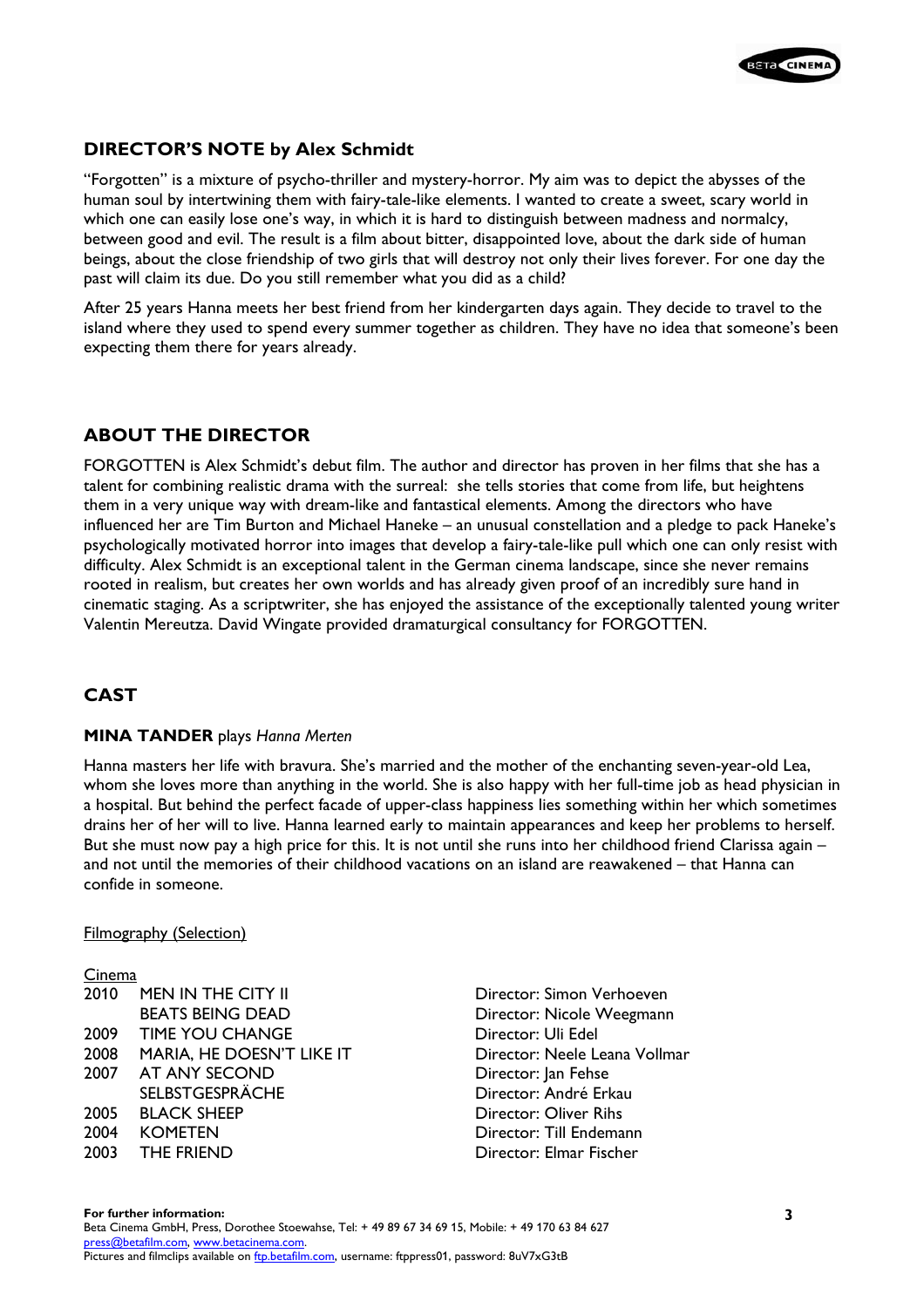| 1999 -    | <b>ANTS IN THE PANTS</b>                |
|-----------|-----------------------------------------|
| <u>TV</u> |                                         |
| 2012      | <b>TATORT MÜNCHEN - EIN NEUES LEBEN</b> |
| 2010      | NINA SIEHT ES                           |
|           | <b>DER VERDACHT</b>                     |
| 2008      | MÖRDER KENNEN KEINE GRENZEN             |
|           | <b>NACHTSCHICHT</b>                     |
|           | 2007 THE FINAL DAYS                     |
| 2005      | TORNADO                                 |
|           |                                         |

Director: Marc Rothemund

Director: Flmar Fischer Director: Rolf Silber Director: Matti Geschonneck Director: Jorgo Papavassiliou Director: Jorgo Papavassiliou Director: Thomas Berger Director: Andreas Linke

## **LAURA DE BOER** plays Clarissa von Griebnitz

Exhausted by the fast-paced and superficial world of fashion in which she is at home, Clarissa foolishly takes too many sleeping pills and ends up in the hospital. Only an accident, she tells Hanna, for actually she is a positive, life-loving person who seems immune to sadness and melancholy. When she reunites with Hanna, she is very happy to have her old friend back again. The two women soon regain their old intimacy. And when Hanna panics on the island, Clarissa movingly takes care of her friend. Only occasionally does she, too, seem plagued by something that reaches far back into the past.

### Filmography (Selection)

| Cinema    |                       |                              |
|-----------|-----------------------|------------------------------|
| 2008      | <b>HAPPY END</b>      | Director: Frans Weisz        |
| 2006      | <b>TIRAMISU</b>       | Director: Paula van der Oest |
|           |                       |                              |
| <u>TV</u> |                       |                              |
| 2011      | <b>SOKO STUTTGART</b> | Director: Udo Witte          |
| 2009      | <b>BLOEDVERWANTEN</b> | Director: Pieter van Rein    |
| 2009      | SASCHA DRAAIT         | Director: Sara Verweij       |
| 2008      | <b>CO-ASSISTENT</b>   | Director: Pollo de Pimentel  |
|           | <b>JULIA'S HEART</b>  | Director: Peter de Baan      |
|           | KLIK                  | Director: Nanno Jiskoot      |
|           |                       |                              |

## **KATHARINA THALBACH** plays *Gabriela*

The fish-monger is never seen without her old apron and almost always has bloody hands. Gabriela was once a warmhearted woman. Now she smiles only very rarely, and her gaze has become impenetrable and lusterless. Her world collapsed when she lost her daughter.

### Filmography (Selection)

| <u>Cinema</u> |                          |
|---------------|--------------------------|
| 2012          | <b>THE LITTLE RAVEN</b>  |
| 2011          | HANNI & NANNI 2          |
| 2010          | <b>KOKOWÄÄH</b>          |
| 2009          | <b>ALMANYA</b>           |
| 2009          | <b>HANNI &amp; NANNI</b> |
| 2008          | <b>HENRI4</b>            |

Director: Felix Fuchssteiner Director: Julia von Heinz Director: Til Schweiger Director: Yasemin Samdereli Director: Christine Hartmann Director: Jo Baier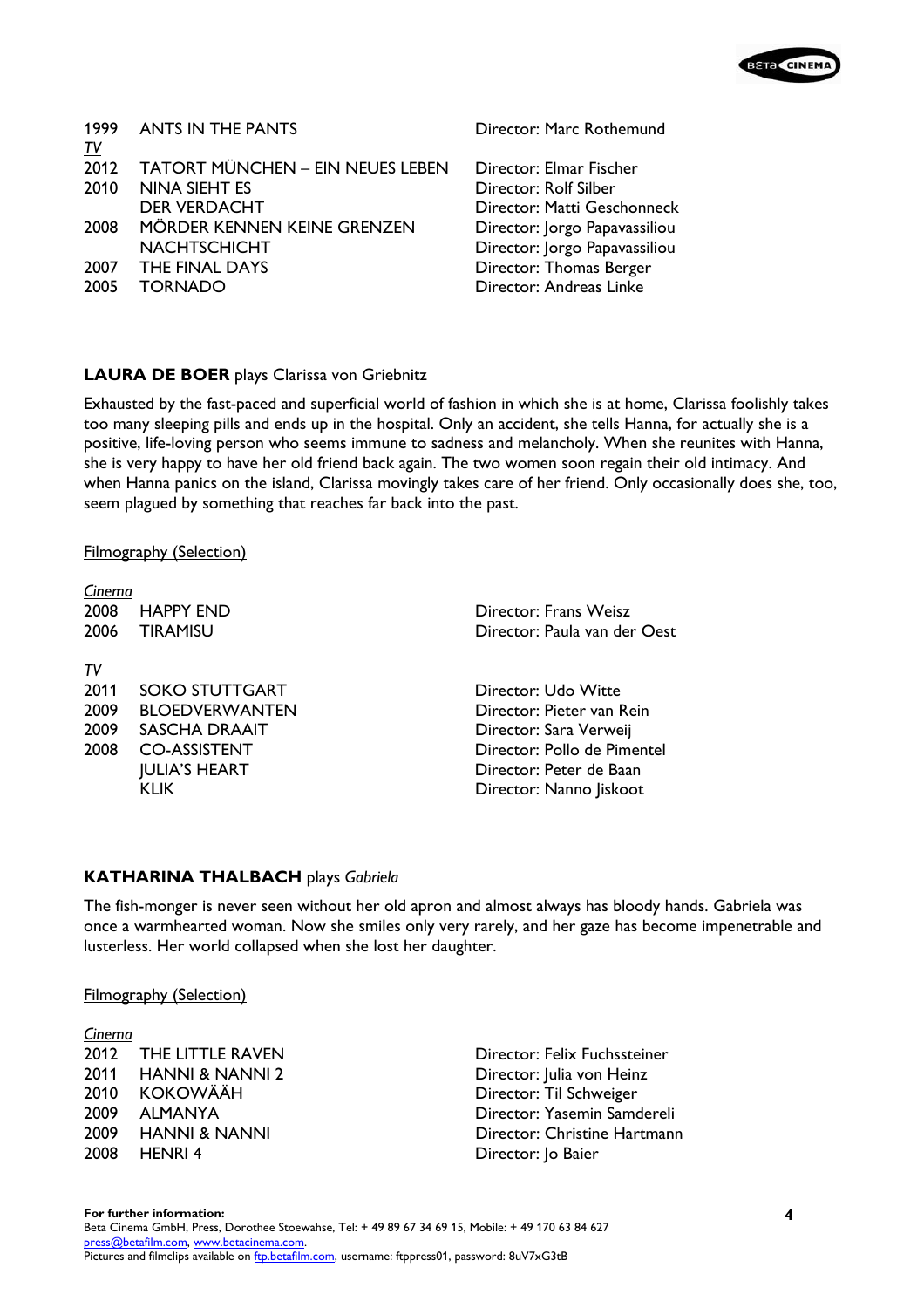

| 2007<br>2006      | DER MOND UND ANDERE LIEBHABER<br><b>HANDS OFF MISSISSIPPI</b> | Director: Bernd Böhlich<br>Director: Detlev Buck |
|-------------------|---------------------------------------------------------------|--------------------------------------------------|
| 2005              | DU BIST NICHT ALLEIN<br>THE ROBBER HOTZENPLOTZ                | Director: Bernd Böhlich<br>Director: Gernot Roll |
| 1999              | <b>SUN ALLEY</b>                                              | Director: Leander Haußmann                       |
|                   | 1998 DER EISBÄR                                               | Director: Granz Henman, Til Schweiger            |
|                   | 1997 SOLO FOR CLARINET                                        | Director: Nico Hofmann                           |
|                   | 1994 KASPAR HAUSER                                            | Director: Peter Sehr                             |
|                   | 1987 WELCOME TO GERMANY                                       | Director: Thomas Brasch                          |
|                   | 1978 THE TIN DRUM                                             | Director: Volker Schlöndorff                     |
|                   |                                                               |                                                  |
| <u>IV</u><br>2005 | POMMERY UND LEICHENSCHMAUS                                    | Director: Manfred Stelzer                        |
|                   | <b>KABALE UND LIEBE</b>                                       | Director: Leander Haußmann                       |
| 2004              | DER JOB SEINES LEBENS                                         | Director: Hajo, Gies                             |
| 2003              | DIE QUITTUNG                                                  | Director: Niki Stein                             |
| 2001              | <b>HARTE BRÖTCHEN</b>                                         | Director: Tim Trageser                           |
| 2000              | THE MANNS - NOVEL OF A CENTURY                                | Director: Heinrich Breloer                       |
| 1998              | DIE SCHNEEKÖNIGIN                                             | Director: Peter Ristau                           |
| 1997              | DER HAUPTMANN VON KÖPENICK                                    | Director: Frank Beyer                            |
| 1996              | <b>REFUGE</b>                                                 | Director: Christoph Schrewe                      |
| 1985              | <b>VÄTER UND SÖHNE</b>                                        | Director: Bernhard Sinkel                        |
|                   |                                                               |                                                  |

### **MAX RIEMELT** plays *Marcus*

Marcus is a fisher who's lived on the island all his life and has no intention of leaving. He's a sturdy, warmhearted man who gets along well with all the island dwellers. Yet he still leads a fairly secluded life. When he meets Hanna and her daughter, he likes the two of them right away and helps Hanna when she feels threatened – even though he realizes that this can get him into trouble. Marcus is the only person on the island whom Hanna can turn to.

### Filmography (Selection)

| Cinema |                             |
|--------|-----------------------------|
| 2012   | <b>HEITER BIS WOLKIG</b>    |
| 2011   | EL AMIGO ALEMÁN             |
|        | THE FOURTH STATE            |
| 2010   | <b>PLAYOFF</b>              |
| 2009   | WE ARE THE NIGHT            |
| 2008   | <b>13 SEMESTER</b>          |
| 2007   | <b>THE WAVE</b>             |
| 2006   | <b>MÖRDERISCHER FRIEDEN</b> |
| 2004   | THE RED COCKATOO            |
| 2003   | <b>BEFORE THE FALL</b>      |
| 2000   | <b>GIRLS ON TOP</b>         |

Director: Marco Petry Director: Jeanine Meerapfel Director: Dennis Gansel Director: Eran Riklis Director: Dennis Gansel Director: Frieder Wittich Director: Dennis Gansel Director: Rudolf Schweiger Director: Dominik Graf Director: Dennis Gansel Director: Dennis Gansel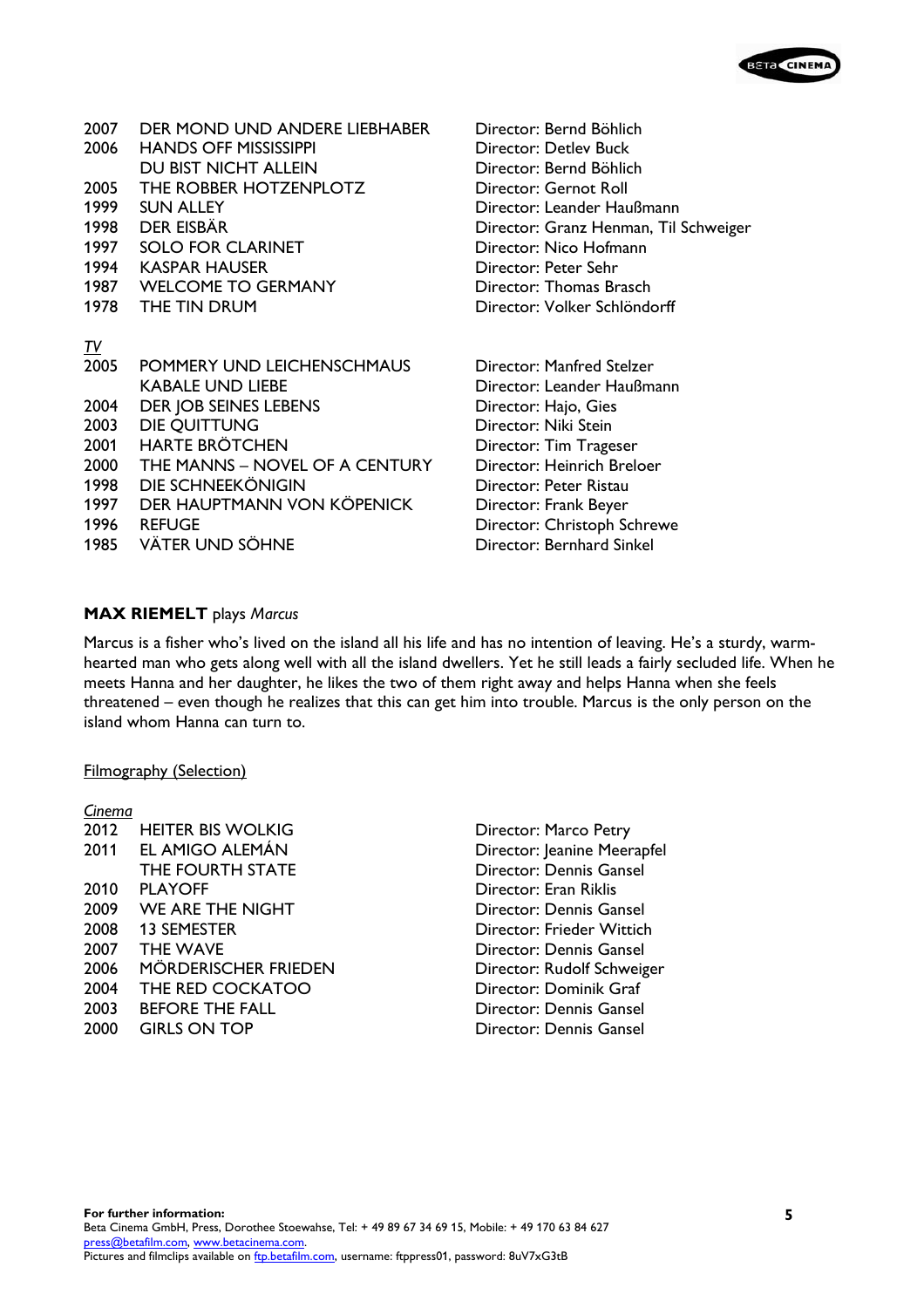

*TV* 

| 2011 | <b>AUSLANDSEINSATZ</b>         |
|------|--------------------------------|
| 2010 | SCHANDMAL - DER TOTE IM BERG   |
|      | <b>CLOUDCLUSTER</b>            |
| 2009 | DER STAATSANWALT               |
| 2008 | IN THE FACE OF CRIME           |
| 2007 | UP! UP! TO THE SKY             |
| 2006 | AN DIE GRENZE                  |
| 2005 | NACHTASYL                      |
| 2002 | LOTTOSCHEIN INS GLÜCK          |
| 2001 | MEIN VATER UND ANDERE BETRÜGER |
| 2000 | <b>BRENNENDES SCHWEIGEN</b>    |
| 1999 | EIN WEIHNACHTSMÄRCHEN          |
| 1998 | <b>ZWEI ALLEIN</b>             |

Director: Till Endemann Director: Thomas Berger Director: Pia Strietmann Director: Martin Kinkel Director: Dominik Graf Director: Hardi Sturm Director: Urs Egger Director: Hardi Sturm Director: Dirk Regel Director: Christian von Castelberg, Director: Friedemann Fromm Director: Johannes Fabrick Director: Matthias Steurer

### **CLEMENS SCHICK** plays *Johannes Merten*

Hanna's husband Johannes is charming, successful, a loving father and Hanna's dream man from the very start. However, in the past years the two have grown apart almost imperceptibly. Johannes is disturbed by the fact that he doesn't fully understand his wife and that she runs away from problems instead of facing them. When she spontaneously heads off to the island with Clarissa, he interprets this as her typical flight behavior.

#### Filmography (Selection)

| <u>Cinema</u> |                                       |                                                  |
|---------------|---------------------------------------|--------------------------------------------------|
| 2011          | THE CHILD                             | Director: Zsolt Bács                             |
|               | <b>GEOGRAPHY OF THE HAPLESS HEART</b> | Director: Alexandra Billington,                  |
|               | <b>SCHATZRITTER</b>                   | Director: Laura Schröder                         |
|               | <b>HOTEL DESIRE</b>                   | Director: Segej Moya                             |
| 2010          | THE BURMA CONSPIRACY                  | Director: Jérôme Salle                           |
| 2009          | <b>TRANSIT</b>                        | Director: Philipp Leinemann, HFF München         |
| 2009          | <b>CINDY LIEBT MICH NICHT</b>         | Director: H. Schweier, Filmakademie Ludwigsburg  |
| 2008          | <b>JEDEM DAS SEINE</b>                | Director: Stefan Schaller                        |
| 2006          | <b>CASINO ROYALE</b>                  | Director: Martin Campbell                        |
| 2005          | AUF DEM WEG                           | Director: Finn-Ole Heinrich, Pre-Graduation Film |
| 2000          | <b>BORAN</b>                          | Director: Alexander Berner                       |
|               |                                       |                                                  |
| <u>IV</u>     |                                       |                                                  |
|               |                                       |                                                  |
| 2011          | <b>WOLFF RELOADED</b>                 | Director: Christian Alvart                       |
|               | DIE JAGD NACH DEM BERSTEINZIMMER      | Director: Florian Baxmeier                       |
|               | <b>FLIGHT OF THE STORKS</b>           | Director: Jan Kounen                             |
| 2010          | NACHTSCHICHT 10- WELT AUS EIS         | Director: Lars Becker                            |
| 2009          | ANNA WINTER – TÖTE MICH, WENN DU      | Director: M. F. Hendry                           |
|               | <b>KANNST</b>                         |                                                  |
| 2008          | THE SECRET OF THE WHALES              | Director: Philipp Kaddelbach                     |
|               | ICH LIEBE DEN MANN MEINER BESTEN      | Director: Ulli Baumann                           |
|               | <b>FREUNDIN</b>                       |                                                  |

2007 INNOCENT Director: P. Kaddelbach, B. Quabeck, T. Stiller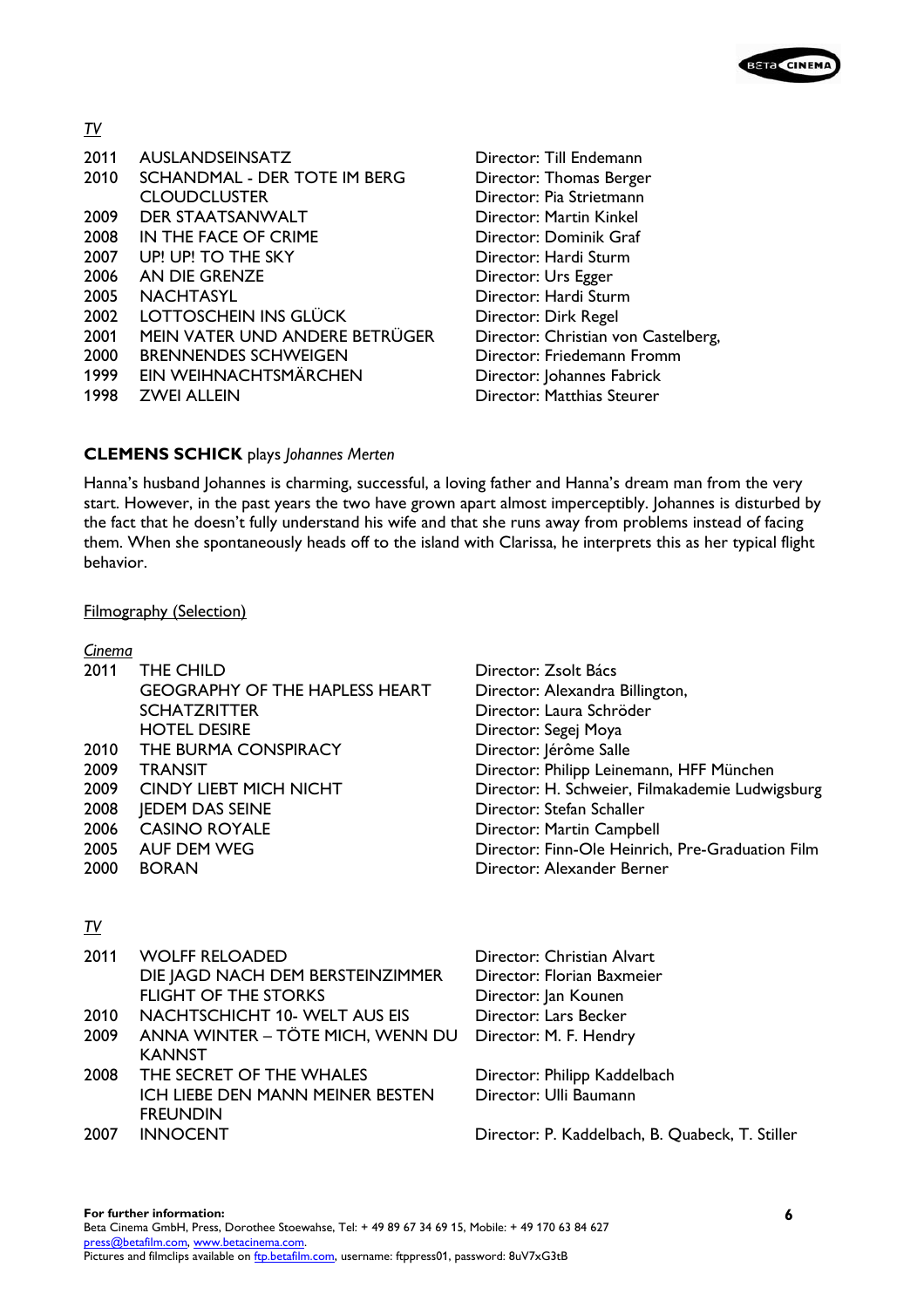2005 TATORT- GEBROCHENES HERZ 2000 DER KÖNIG VOM BLOCK Director: Caroline Thummes

1999 WHISKY SOUR Director: Uwe Janson

THE MIRACLE OF BERLIN<br>
TATORT- GEBROCHENES HERZ<br>
Director: Matthias Hecht<br>
Director: Matthias Hecht

## **THOMAS SARBACHER** plays *Tim*

As caretaker of the vacation residence on the island, Tim lives in a little house just next to it. He is a big, taciturn man who is a bit unpredictable and fear-inspiring. His only friend is his beloved dog Lila. As a silent observer, Tim is sometimes far ahead of his fellow islanders.

## Filmography (Selection):

| Cinema    |                                        |                                                    |
|-----------|----------------------------------------|----------------------------------------------------|
| 2007      | <b>THE WAVE</b>                        | Director: Dennis Gansel                            |
|           | 2006 UNDERDOGS                         | Director: Jan-Hinrik Drevs                         |
|           | 2004 THE TREASURE OF THE WHITE FALCONS | Director: Christian Zübert                         |
| <u>IV</u> |                                        |                                                    |
| 2012      | <b>DER ALTE - TOD EINES SPIELERS</b>   | Director: Michael Kreindl                          |
| 2011      | <b>POLIZEIRUF - STILLSCHWEIGEN</b>     | <b>Director: Eoin Moore</b>                        |
|           | <b>BELLA AUSTRALIA</b>                 | Director: Vivian Naefe                             |
|           | <b>JEDE MENGE EHE</b>                  | Director: Sibylle Tafel                            |
|           | THERESE GEHT FREMD                     | Director: Berno Kürten                             |
|           | <b>CLARISSA'S SECRET</b>               | Director: Xaver Schwarzenberger                    |
|           | <b>TATORT - SKALPELL</b>               | Director: Tobias Ineichen                          |
| 2010      | ROSA ROTH - TRAUMA                     | Director: Carlo Rola                               |
|           | <b>RESTRISIKO</b>                      | Director: Urs Egger                                |
|           | MEIN EIGEN FLEISCH UND BLUT            | Director: Vivian Naefe                             |
|           | <b>DIE FREMDE FAMILIE</b>              | Director: Stefan Krohmer                           |
|           | MURDER IN THE BEST FAMILY              | Director: Johannes Grieser                         |
|           | <b>BELLA VITA</b>                      | Director: Thomas Berger                            |
|           | <b>DIE FREMDE FAMILIE</b>              | Director: Stefan Krohmer                           |
| 2009      | <b>FREMDGEHEN</b>                      | Director: Jeanette Wagner                          |
|           | <b>TATORT - SCHMALE SCHULTERN</b>      | Director: Christoph Schnee                         |
|           | <b>TATORT - UM JEDEN PREIS</b>         | Director: Peter Fratzscher                         |
| 2008      | <b>ÜBER DEN TOD HINAUS</b>             | Director: Andreas Senn                             |
|           | <b>SECHS TAGE ANGST</b>                | Director: Markus Fischer                           |
|           | <b>TATORT - BITTERE TRAUBEN</b>        | Director: Hannu Salonen                            |
|           | <b>UNDER SUSPICION</b>                 | Director: Achim von Borries                        |
|           | <b>TATORT - VERMISST</b>               | Director: Andreas Senn                             |
| 2007      | DAS GEHEIMNIS IM WALD                  | Director: Peter Keglevic                           |
| 2006      | <b>BELLA BLOCK - WEIBE NÄCHTE</b>      | Director: Christian von Castelberg                 |
|           | <b>MORD AM MEER</b>                    | Director: Matti Geschonneck                        |
| 2003      | <b>DER ELEFANT</b>                     | Director: Lutz Konermann, Christine Balthasar u.a. |
| 2002      | <b>JEAN MOULIN</b>                     | Director: Pierre Aknine                            |
|           | <b>TÖDLICHES VERTRAUEN</b>             | Director: Johannes Grieser                         |
|           | PEST - DIE RÜCKKEHR                    | Director: Niki Stein                               |
|           |                                        |                                                    |